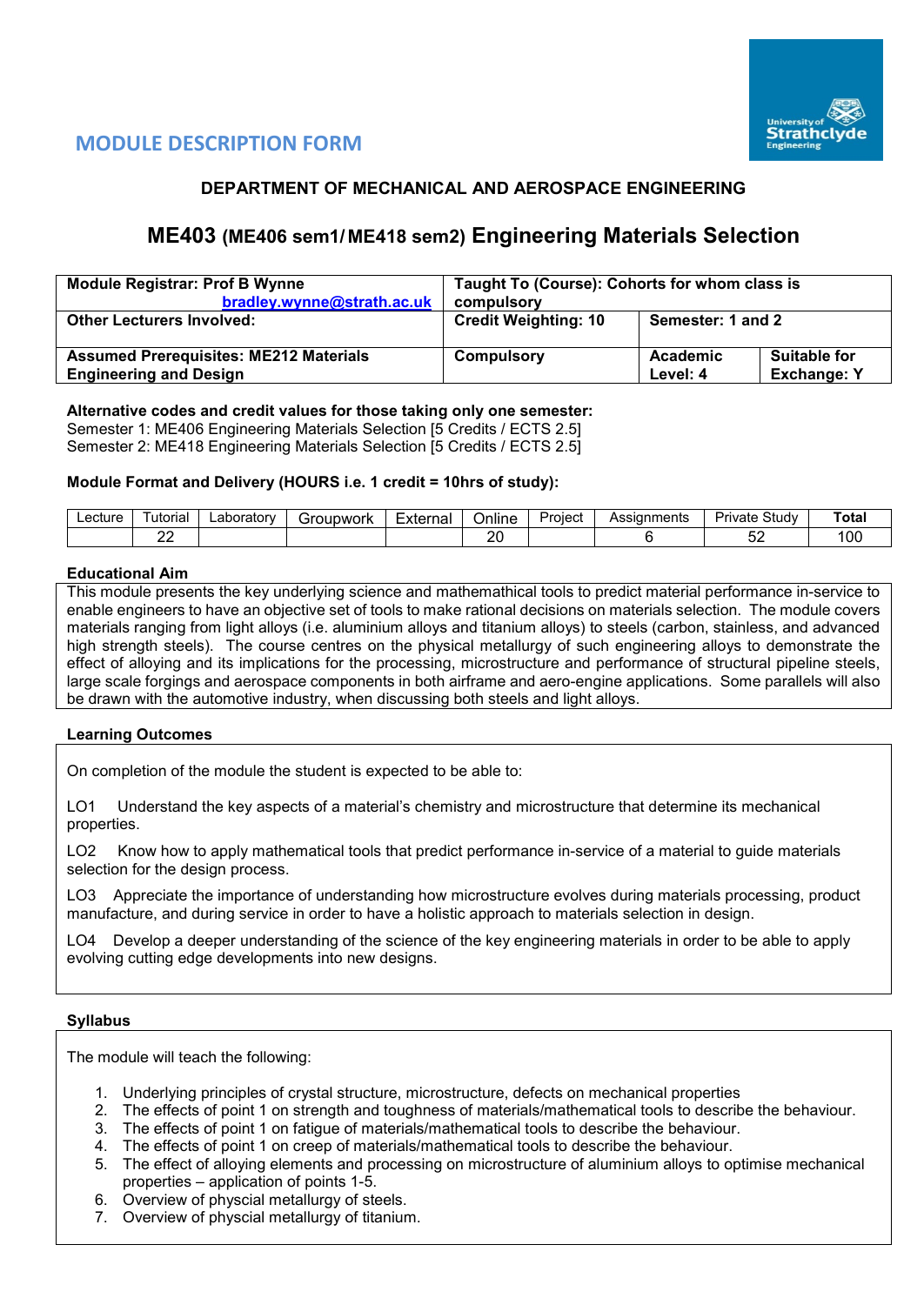# **Assessment of Learning Outcomes**

# **Criteria**

LO1: Understand the key aspects of a material's chemistry and microstructure that determine its mechanical properties.

C1: Able to appreciate the effects of microstructure on length scales from atomic defects to macroscopic segregation on mechanical properties

C2: Be able to describe, in a general way, how microstructure influences mechanical properties, particularly, strength, toughness, fatigue and creep.

C3: Students know how to troubleshoot problems in the use of metals and alloys.

LO2: Know how to apply mathematical tools that predict performance in-service of a material to guide materials selection for the design process.

C1: Be able to identify the key materials selection criteria based on the design/performance in-service requirements of the product

C2: Be able to clearly articulate a materials selection solution in mathematical terms that can fit with a design team

LO3: Appreciate the importance of understanding how microstructure evolves during materials processing, product manufacture, and during service in order to have a holistic approach to materials selection in design.

C1: Be able to know how to approach the design of a heat treatment for an alloy for a particular application.

C2: Appreciate how to design an alloy to maximise processing and performance in-service outcomes.

LO4: Develop a deeper understanding of the science of the key engineering materials in order to be able to apply evolving cutting edge developments into new designs.

C1: Be able to make a rationale decision on material selections based on the key attributes of the materials available. C2: Appreciate the relative engineering contraints of modern day materials, including cost and environmental considerations.

The standards set for each criterion per Module Learning Outcome to achieve a pass grade are indicated on the assessment sheet for all assessment.

#### **Principles of Assessment and Feedback**

*(within Assessment and Feedback Policy at: <https://www.strath.ac.uk/professionalservices/staff/policies/academic/> )*

## **Weekly Engagement Sessions**

Assistance and feedback will be provided at weekly engagement sessions by highlighting the key elements of the week's online content and through verbal discussion with individuals or groups. There will be a large number of online questions for each week which will have immediate feedback online but discussion about these will also be undertaken in the weekly session.

#### **Revision**

Additional tutorial sessions will be provided during revision period to give students feedback on their revision progress.

#### **Online Quizzes**

Model answers will be provided shortly after complete cohort completion of the quiz.

## **Course exam**

Formal, summative can be provided on request by the return of examination marks to students after assessment (note: - exam scripts will not be returned to students and no individual or collective discussion of exam performance will be facilitated).

ME403: Assessment: 2 hour exam at end of Semester 2 (80%), Online quiz at end of Semester 1 (10%), Online quiz at 2/3 through Semester 2 (10%).

ME406: Assessment: 1 hour exam at end of Semester 1 (80%), Online quiz at end of Semester 1 (20%).

ME418: Assessment: 1 hour exam at end of Semester 2 (80%), Online quiz at 2/3 through Semester 2 (20%).

# **Assessment Method(s) Including Percentage Breakdown and Duration of Exams** *(individual weightings)* **ME403**

| <b>Examination</b> |          |          |                                                   | <b>Coursework</b> |           |        | <b>Practical</b> | <b>Project</b> |           |
|--------------------|----------|----------|---------------------------------------------------|-------------------|-----------|--------|------------------|----------------|-----------|
| Number             | Month(s) | Duration | Weighting                                         | Number            | Weighting | Number | Weighting        | Number         | Weighting |
|                    | Apr/May  | 2 hrs    | 80%                                               |                   |           |        |                  |                |           |
| 1 (Quiz)           | s1 wk11  | 3 hrs    | 10%                                               |                   |           |        |                  |                |           |
| 1 (Quiz)           | s2 wk8   | 3 hrs    | 10%                                               |                   |           |        |                  |                |           |
|                    |          |          | *L01, L02, L03, L04 (s1: L01, L02 / s2: L03, L04) | $\ast$            |           |        |                  |                |           |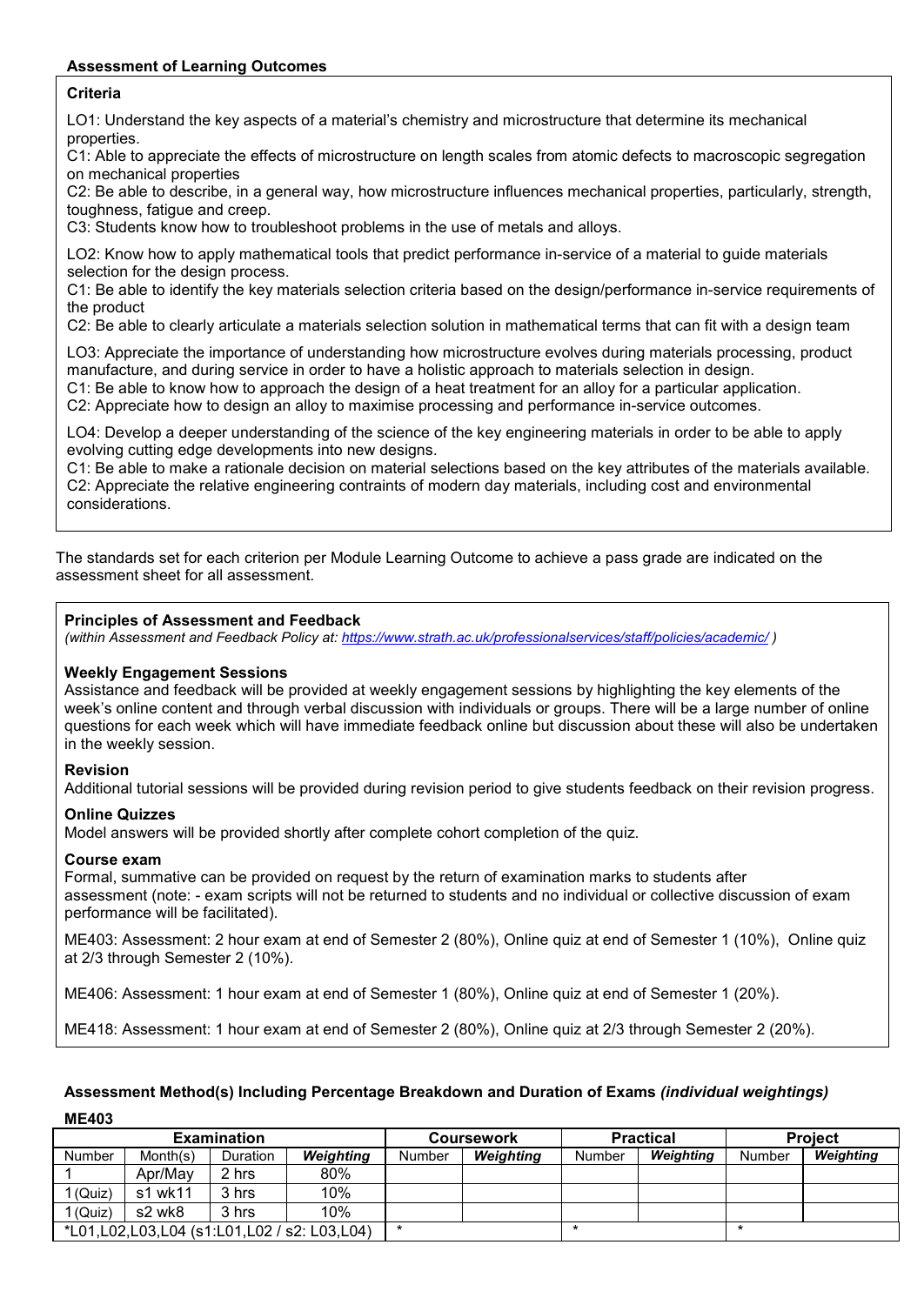#### **ME406**

|               |          | <b>Examination</b> |           |        | <b>Practical</b><br><b>Coursework</b> |        |           | <b>Project</b> |           |  |
|---------------|----------|--------------------|-----------|--------|---------------------------------------|--------|-----------|----------------|-----------|--|
| <b>Number</b> | Month(s) | Duration           | Weighting | Number | Weighting                             | Number | Weighting | Number         | Weighting |  |
|               | Dec      | hr                 | 80%       |        |                                       |        |           |                |           |  |
| 1 (Quiz)      | s1 wk11  | 3 hrs              | 20%       |        |                                       |        |           |                |           |  |
| *L01,L02      |          |                    |           |        |                                       |        |           |                |           |  |

### **ME418**

|               |          | <b>Examination</b> |                  | <b>Coursework</b> |           |        | <b>Practical</b> | <b>Project</b> |           |
|---------------|----------|--------------------|------------------|-------------------|-----------|--------|------------------|----------------|-----------|
| <b>Number</b> | Month(s) | <b>Duration</b>    | <b>Weighting</b> | Number            | Weighting | Number | Weighting        | Number         | Weighting |
|               | Apr/May  | hrs                | 80%              |                   |           |        |                  |                |           |
| (Quiz)        | s2 wk8   | 3 hrs              | 20%              |                   |           |        |                  |                |           |
| *L03,L04      |          |                    |                  |                   | $\ast$    |        |                  |                |           |

*\* L/Os: Indicate which Learning Outcomes (L01, L02, etc) are to be assessed by exam/coursework/practical/project as required.*

| Coursework / Submission deadlines (academic weeks):                    |  |
|------------------------------------------------------------------------|--|
| <b>Resit Assessment Procedures:</b><br>2 hr examination in August diet |  |

## **PLEASE NOTE:**

**Students must gain a summative mark of 40% to pass the module. Students who fail the module at the first attempt will be re-assessed during the August diet. This re-assessment will consist entirely of an exam. No marks from any previous attempts will be transferred to a new resit attempt.**

#### **Recommended Reading**

|                                                                                                                                                                                                                                                                                         | ***Purchase recommended | **Highly recommended reading | *For reference |
|-----------------------------------------------------------------------------------------------------------------------------------------------------------------------------------------------------------------------------------------------------------------------------------------|-------------------------|------------------------------|----------------|
| $***$<br>Callister, W.D., Materials Science and Engineering: An Introduction, John Wiley & Sons, Incorporated, 2007<br>Polmear, Meatllurgy of Light Alloys, Butterworth-Heinemann, 2017<br>Honeycombe and Bhadeshia, Steels: Microstructure and Properties, Butterworth-Heinemann, 2017 |                         |                              |                |

## **Additional Student Feedback**

*(Please specify details of when additional feedback will be provided)*

| <b>Ime</b> | nom<br>NC                                     |
|------------|-----------------------------------------------|
|            | :heck<br>webpages<br>for details<br>timetable |

Session: 2021/22

# **Approved:**

| Course Director Signature: Dr E Henderson (SG) |  |
|------------------------------------------------|--|
| Date of Last Modifications: September 13, 2021 |  |

(Updated July 2021)